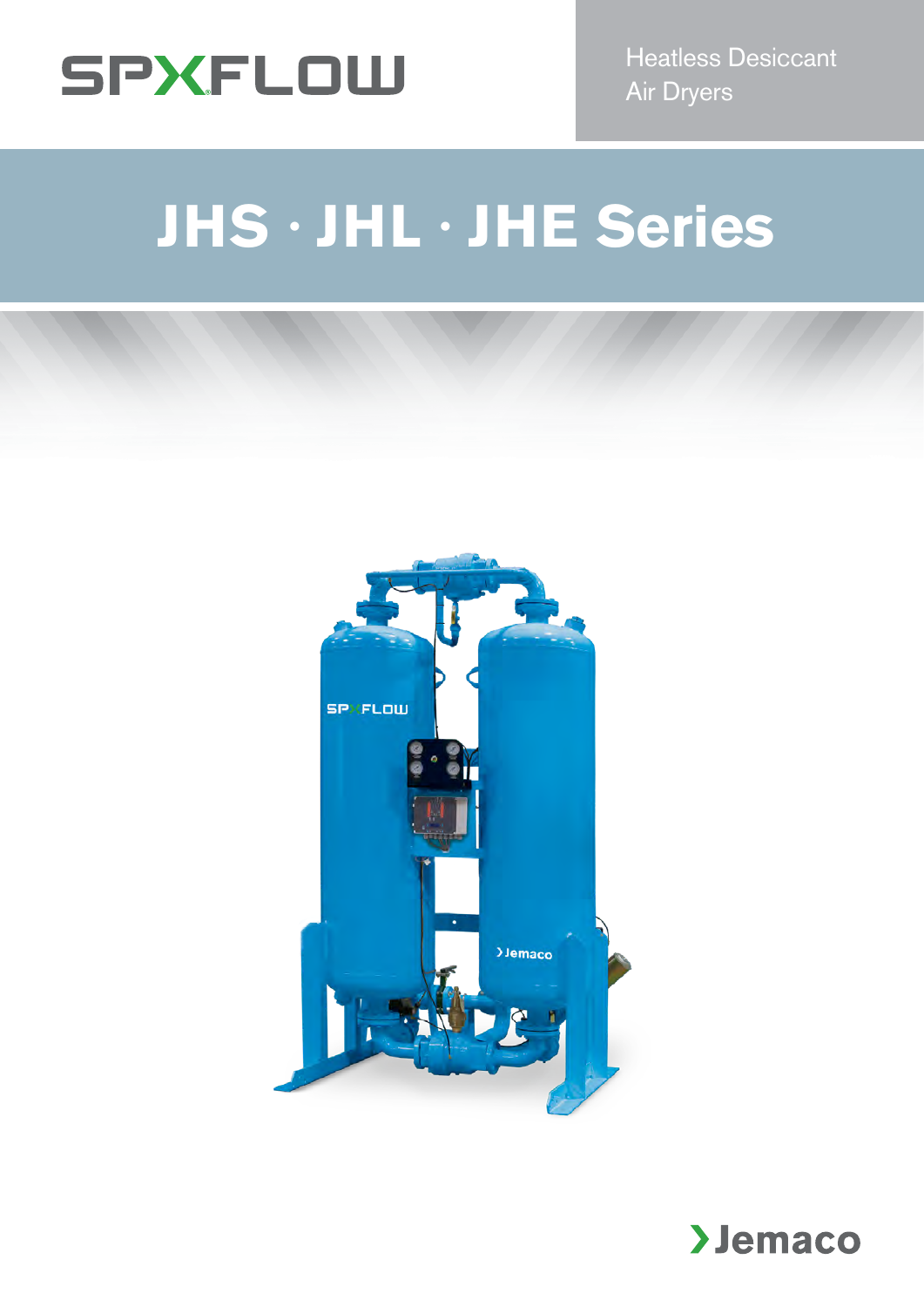#### **Why Do Compressed Air Systems Need Drying?**

SPX FLOW provides compressed-air dryers and filters that remove oil, water, dirt, rust and pipe scale. Contaminants found in compressed air can adversely affect all components of an air distribution system, and can cause a malfunction of pneumatic control in the instrument air system.

Properly treated compressed air can improve work efficiency and reduces maintenance. Desiccant and refrigerated type compressed air dryers are used in the control air systems of power plants.

#### **About SPX FLOW**

SPX FLOW, Inc. (NYSE:FLOW) is a leading manufacturer of innovative flow technologies, many of which help define the industry standard in the market segments they serve. From its headquarters in Charlotte, North Carolina, it operates a sales and support network, centers of manufacturing excellence, and advanced engineering facilities, throughout the world. Its cutting-edge flow components and process equipment portfolio includes a wide range of pumps, valves, heat exchangers, mixers, homogenizers, separators, filters, UHT, and drying technology that meet many application needs. Its expert engineering capability also makes it a premium supplier of customized solutions and complete, turn-key packages to meet the most exacting of installation demands.

# **Heatless Desiccant Dryers**

# THE JHS, JHL & JHE SERIES

Utilizing twin vessels filled with premium grade activated alumina, Jemaco Heatless dryers are available with three application specific control systems designed to meet the needs of specific industrial applications with economy and performance. Industries such as pharmaceutical manufacturing, laboratories, hospitals, microelectronics, food packaging, paper, glass and powder painting with low dew point requirements, utilize heatless desiccant air dryers.

# Precision Performance

# INDUSTRY-LEADING DESIGN

- Consistent outlet pressure dew points
- Premium grade desiccant beads enhance surface area and have high crush strength
- Large desiccant beds ensure 4.8 seconds of contact time
- Large flow diffusers ensure even flow distribution through the bed and eliminate channeling
- Vessels are designed to prevent fluidization of the desiccant
- Up-flow drying allows water and heavy contaminants to drop out of the air stream
- Simple discharge of contaminants
- Cleanable stainless steel flow diffusers/support screens
- Separate fill and drain ports for ease of desiccant replacement

### SAFETY BUILT TO CODE

- Pressure vessels are CRN and ASME Certified
- Heavy-duty mufflers for quiet operation
- NEMA 4 electrical construction is standard
- Pressure relief valves are standard



#### **www.spxflow.com**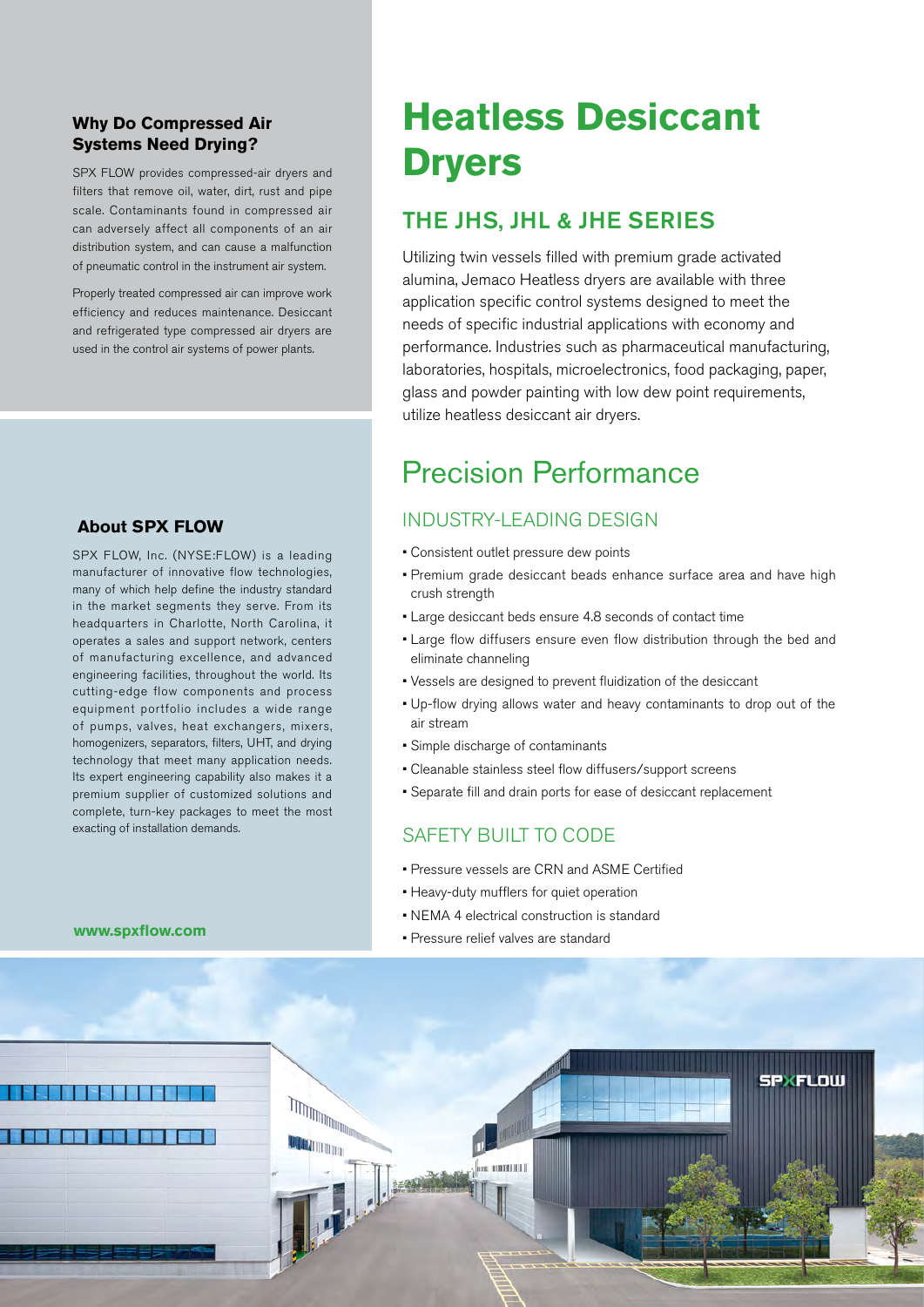### FOUR DEW POINT OPTIONS PER ISO 8573-1 AIR QUALITY STANDARDS

Specifying a pressure dew point is not simple work for an engineer. Jemaco Heatless dryer designs allow you to optimize performance and dew points in the field to adapt to your environment and meet the following ISO 8573-1 Classes of air quality.

| ISO 8573.1<br><b>Class</b> |        | <b>Dew Point</b> |      | <b>Remaining Moisture</b> |                         |                   | <b>JHE Series</b> |  |
|----------------------------|--------|------------------|------|---------------------------|-------------------------|-------------------|-------------------|--|
|                            | °F     | $^{\circ}$ C     | ppmw | mg/m <sup>3</sup>         | <b>JHS Series</b>       | <b>JHL Series</b> |                   |  |
|                            | $-100$ | -73              | 0.12 | 0.15                      | 4 min fixed             | 4 min fixed       |                   |  |
| $\mathbf{2}$               | $-40$  | $-40$            | 10   | 12                        | Demand or 10 min. fixed | 10 min. fixed     | 10 min. fixed     |  |
| 3                          | $-4$   | $-20$            | 81   | 97                        | Demand or 16 min. fixed | 16 min. fixed     | ۰                 |  |
| 4                          | $+38$  | $+3$             | 610  | 730                       | Demand or 24 min. fixed | 24 min. fixed     | -                 |  |

#### TARGET THE WEAKEST

Flow direction components, such as switching valves and check valves, are typically the weakest link in any heatless desiccant dryer design. Valve diaphragms tear, check valves break and valve stems leak. Wet air and unplanned maintenance results when you can least afford the downtime, too. That is what makes the simplicity and durability of AccuShift Switching Valves so desirable.

AccuShift Switching Valve cores are precision molded out of virgin nylon for quiet, resilient operation. Durable valve bodies provide broad flow paths to reduce pressure drop and eliminate localized abrasion. Internally powered with 1 moving part, this robust design encases the valve core and replaces common switching valves and check valves. Long life AccuShift Valves target the weakest link to improve your uptime.



## ACCURATE AND DURABLE PROCESS VALVES

- Automatically shift to the low pressure side of the circuit to control process flow
- Life tested to over 500,000 cycles with tough desiccant dust challenge
- Purge/repressurization valves are normally closed, pneumatic piston actuated, Y-angle poppet valves or premium quality butterfly valves
- Position memory ensures drying continues even without power
- Three-way pilot operated solenoid valves manage the pilot air flow to direct the purge/repressurization valves
- Purge pressure adjustment valve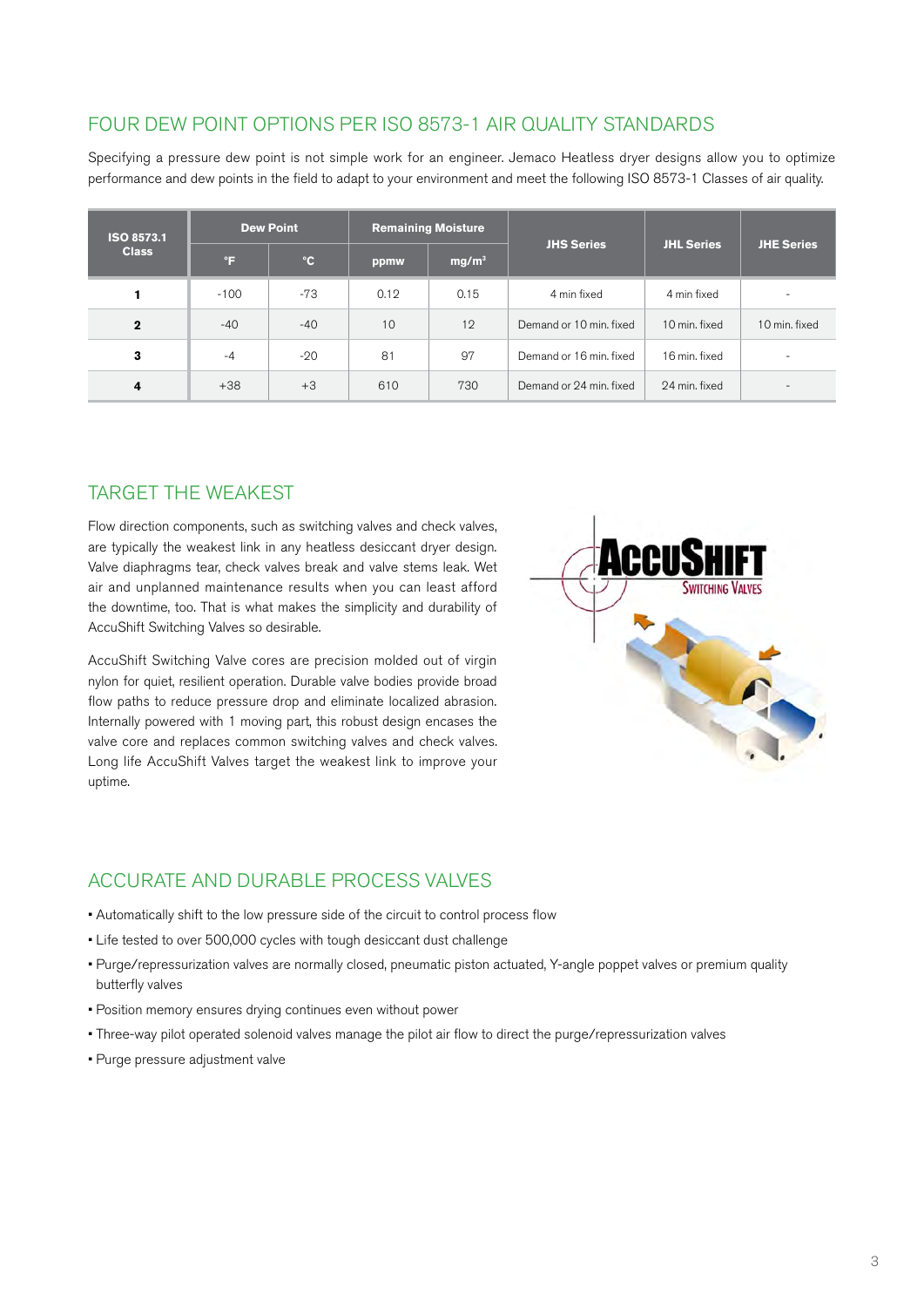# Application Specific Designs

### **HOW IT WORKS**

- Phase 1 Moist, filtered compressed air enters the pressurized online desiccant-filled drying Vessel 1 through the AccuShift™ valve (A)
- Phase 2 Up-flow drying enables the desiccant to strip the air stream of moisture. Clean, dry compressed air exits through AccuShift™ valve (B) to feed the air system
- Phase 3 When in regeneration mode, Vessel 2 depressurizes to atmosphere through the muffler (C) when the valve (D) opens
- Phase 4 A portion of dry compressed air (purge air) is diverted before exiting (B) and passes through off-line Vessel 2 and exits at valve (D) to desorb the moisture from the desiccant. Once desorbed, valve (D) closes and Vessel 2 is repressurized
- Phase 5 At vessel shift-over, valve (E) will open, causing AccuShift™ Valves (A & B) to shift
- Phase 6 Vessel 2 will be placed on-line to dry the bed. Operations will switch and Vessel 1 will be regenerated



### **MATCH PERFORMANCE BY DE MAND**

Three user selectable designs engineered to balance economy and performance.

Ideal for applications that operate with a large swing in air demands due to variations in production scheduling or shifts of operation. Some applications operate at a fraction of the flow of the compressor due to air system efficiency improvements. Some applications operate continuously at-or-near full capacity.



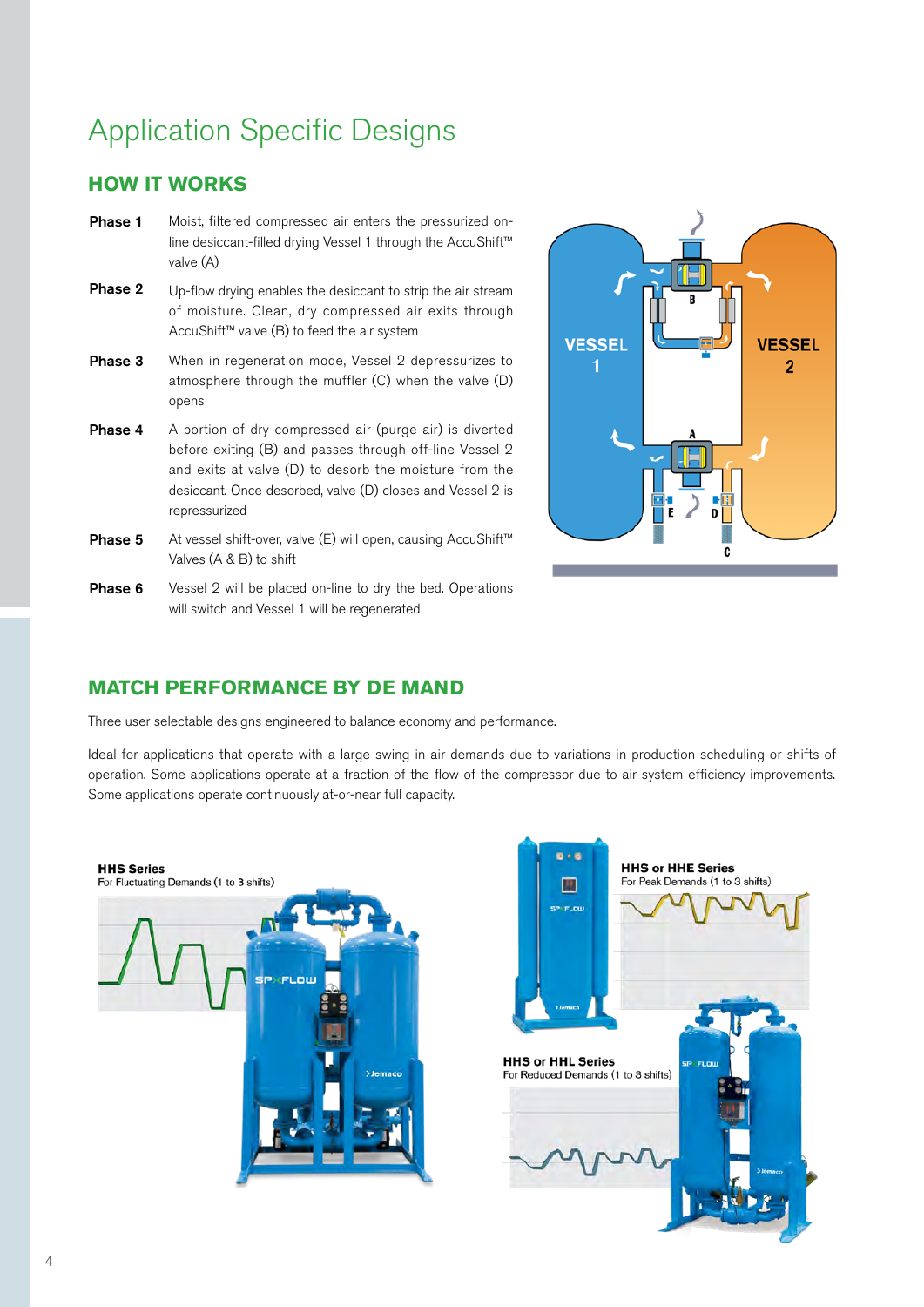# JHS Series Desiccant Dryers

### **AUTOMATIC SENSATHERM® ENERGY SAVINGS**

Jemaco's JHS Series with patented SensaTherm automatically matches purge air to plant air demand. This ensures maximum performance as the saved energy goes right to your bottom line. When operating at reduced capacity, the on-line drying vessel remains active longer, until its full drying capacity is utilized. Desiccant bed temperature changes are constantly monitored within each vessel to precisely manage drying times and reduce purge air consumption.

SensaTherm also measures the increase in desiccant bed temperature (heat of adsorption) during the drying stage and the decrease in desiccant bed temperature (heat of desorption) during the regeneration stage. These temperature changes are accurate indicators of the moisture load on the dryer. This data is interpreted by microprocessor based controls to determine how long a vessel stays on-line during the drying stage.

#### **Advantages:**

- Temperature transducers (thermistors) are used as sensing devices. They are simpler, more reliable and more rugged than competitive designs.
- Sensors require no calibration.
- The system is based on saving the heat of adsorption, vessels switch before heat is lost maximizing purge air efficiency and minimizing the amount of purge air required.

#### **JHS SERIES CONTROLLER FEATURES:**

- Choice of four operating modes
- SensaThrem Demand mode
- Switches for On/Off, Alarm and Service reminder reset
- Operational LED lights for power-on, vessel status, valve status, and vessel pressure
- Service reminder LED lights for filters and drains, valves and desiccant. The user selects between a Normal and a Severe service interval
- Alarm LED for vessel switching failure, filter monitor signals, electronic demand drain alarms on filters
- High-visibility Vacuum fluorescent text display communicates energy savings, operating mode and service reminders
- RS-232 communications port is a standard

**Superior energy savings and advanced communications capabilities make the JHS Series the best choice.**



**Maximize your return-on-investment automatically. HHS Series with SensaTherm® delivers energy savings in direct proportion to load variations from your plant air demands, making it the Auditor's Choice.**



Controller Displays Energy Savings, Cycle Modes, Dew Point Selection, Service Reminders, and Alarm Conditions

#### **Automatic Energy Savings with JHS Series**

|      | <b>Load Sensatherm Energy Savings</b> |         |         |         |         |         |         |  |  |  |  |  |  |
|------|---------------------------------------|---------|---------|---------|---------|---------|---------|--|--|--|--|--|--|
| Load | 21.2                                  | 26.3    | 31.9    | 38.2    | 43.8    | 59.4    | 84.9    |  |  |  |  |  |  |
| 100% | ۰                                     | ٠       | ۰       | ٠       |         |         |         |  |  |  |  |  |  |
| 95%  | \$941                                 | \$1,167 | \$1,418 | \$1,694 | \$1,945 | \$2,636 | \$3,765 |  |  |  |  |  |  |
| 90%  | 1,883                                 | 2,335   | 2,837   | 3,389   | 3,891   | 5,271   | 7,531   |  |  |  |  |  |  |
| 85%  | 2,824                                 | 3,502   | 4,255   | 5,083   | 5,836   | 7,907   | 11,296  |  |  |  |  |  |  |
| 80%  | 3,765                                 | 4,669   | 5,673   | 6,778   | 7,782   | 10,543  | 15,061  |  |  |  |  |  |  |
| 75%  | 4,707                                 | 5,836   | 7,091   | 8,472   | 9,727   | 13,179  | 18,827  |  |  |  |  |  |  |
| 70%  | 5,648                                 | 7,004   | 8,510   | 10,166  | 11,673  | 15,814  | 22,592  |  |  |  |  |  |  |
| 55%  | 8,472                                 | 10,505  | 12,764  | 15,250  | 17,509  | 23,722  | 33,888  |  |  |  |  |  |  |
| 40%  | 11,296                                | 14,007  | 17,019  | 20,333  | 23,345  | 31,629  | 45,184  |  |  |  |  |  |  |
| 25%  | 14,120                                | 17,509  | 21,274  | 25,416  | 29,181  | 39,536  | 56,480  |  |  |  |  |  |  |

\* Assumes 5 scfm/HP, 8760 hours of operation per year, \$ 0.10 kw/h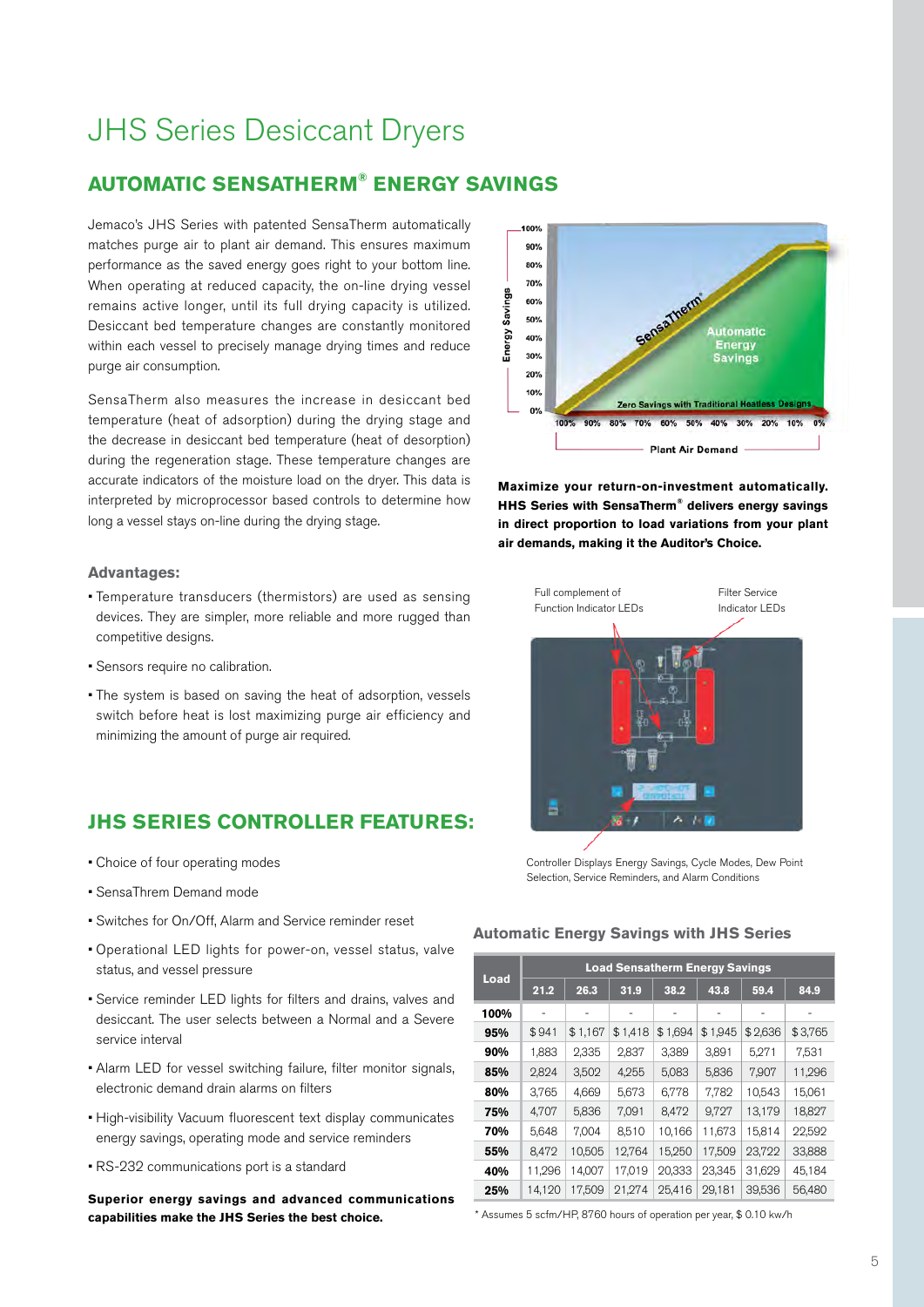# JHL Series Desiccant Dryers



**Purge Economizer lets you align your purge costs with your air demands to optimize your return-oninvestment. Tailor HHL Series dryers to take full advantage of air system efficiency improvements driven by air audit strategies.**



**Advanced energy saving capabilities and iconic circuit communications make the JHL Series the better alternative.**

#### **JHL SERIES**

#### **Selectable Purge Economizer Savings**

JHL Series provides user selectable energy savings with tailored drying cycles designed to match your peak air demands. Reducing the amount of time the dryer spends purging in the regeneration cycle can save energy. Eight settings (0% to 70% in 10% increments) are furnished for users to lower the purge to match reduced air loads on the dryer. Each energy saving setting has an LED light which will illuminate when it is selected. Simply flip the switch to select the desired energy saving setting. In addition, this state-of-the-art controller offers four pressure dew point settings to further tune your savings and adapt the system to your environment.

#### **JHL CONTROLLER FEATURES:**

- Choice of four fixed cycle operating modes corresponding to ISO 8573.1 Air Quality Classes
- Choice of eight Purge Economizer Energy Savings settings
- Switches for On/Off, Alarm and Service reminder reset
- Operational LED lights for power-on, vessel status, valve status, and vessel pressure
- Alarm LED for valve switching failure
- RS-232 communications port is standard
- Service reminder LED lights for filters and drains, valves and desiccant

| Load | <b>Load Sensatherm Energy Savings</b> |         |         |         |         |         |         |  |  |  |  |  |  |
|------|---------------------------------------|---------|---------|---------|---------|---------|---------|--|--|--|--|--|--|
|      | 21.2                                  | 26.3    | 31.9    | 38.2    | 43.8    | 59.4    | 84.9    |  |  |  |  |  |  |
| 100% |                                       |         |         |         |         |         |         |  |  |  |  |  |  |
| 90%  | \$1.883                               | \$2,335 | \$2,837 | \$3,389 | \$3,891 | \$5,271 | \$7,531 |  |  |  |  |  |  |
| 80%  | 3,765                                 | 4,669   | 5,673   | 6,778   | 7,782   | 10,543  | 15,061  |  |  |  |  |  |  |
| 70%  | 5,648                                 | 7.004   | 8,510   | 10,166  | 11,673  | 15,814  | 22,592  |  |  |  |  |  |  |
| 60%  | 7,531                                 | 9,338   | 11,346  | 13,555  | 15,563  | 21,086  | 30,123  |  |  |  |  |  |  |
| 50%  | 9,413                                 | 11,673  | 14,183  | 16.944  | 19.454  | 26.357  | 37,653  |  |  |  |  |  |  |
| 40%  | 11,296                                | 14,007  | 17.019  | 20,333  | 23,345  | 31,629  | 45,184  |  |  |  |  |  |  |
| 30%  | 13.179                                | 16.342  | 19.856  | 23,722  | 27.236  | 36.900  | 52,715  |  |  |  |  |  |  |

#### **Energy Saving Settings from JHL Series**

\* Assumes 5 scfm/HP, 8760 hours of operation per year, \$ 0.10 kw/h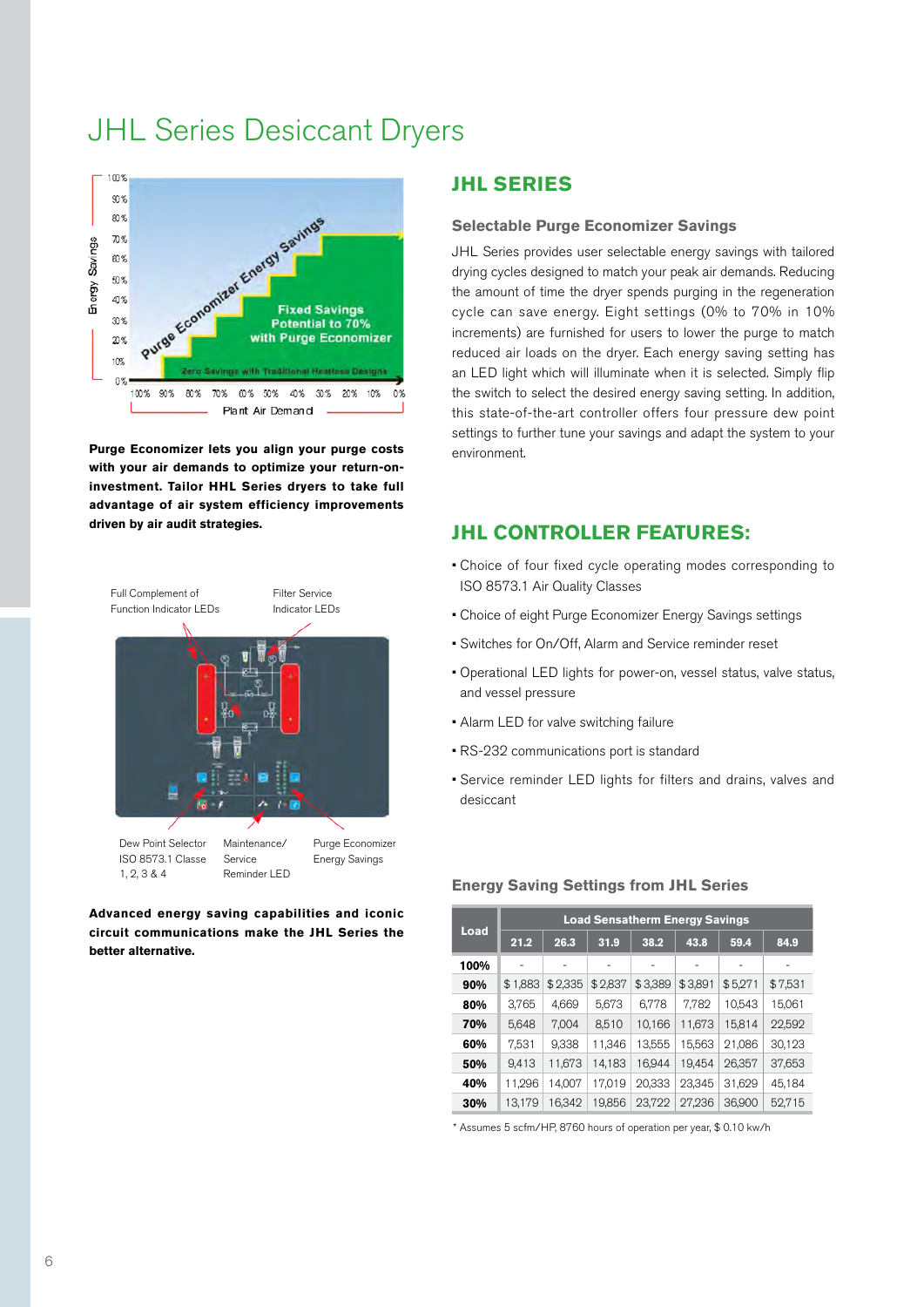# JHE Series Desiccant Dryers

### **JHE SERIES**

#### **Basic Fixed Control - One fixed cycle mode corresponding to ISO 8573.1 Air Quality Class 2**

Jemaco's JHE Series is engineered to address the need for raw performance and value. This traditional design uses a simple timer to alternate the flow between the two vessels filled with premium grade desiccant. These are designed to deliver maximum value to applications that operate at-or-near full capacity.

Automatic time controlled bed regeneration cycles offer consistent performance and economy of purchase. While the on-line vessel is drying the air stream, the off-line vessel purges a fixed amount of compressed air to dry the bed and prepares it for the next drying cycle.



### **JHE CONTROLLER FEATURES:**

- **Control Panel overlay with LED's indicating:**
	- ▶Power On
	- ▶Left Vessel Drying
	- ▶Right Vessel Drying
	- ▶Lighted On/Off Switch

#### **JHS·JHL·JHE SERIES ENGINEERED-TO-ORDER OPTIONS**

- High dew point alarm which includes light and voltage free contacts for remote alarm
- Dew point monitor, includes digital display, voltage-free contacts and recorder output
- Low ambient packages, epoxy paint, severe environment protection
- Oil-free packages with integrated activated carbon vessels



### **SPACE-SAVING INTEGRATED FILTERATION, NGF SERIES**

- **Optional pre-filter and after-filter packages, featuring Jemaco NGF Series filters, can be pre-installed at the factory.**
	- ▶NGF Series Grade H (0.01 micron high efficiency coalescing) pre-filters are recommended
	- ▶NGF Series Grade PD (1 micron fine particulate) after-filters are recommended
	- ▶NGF Series Grade C (oil vapor) are recommended for oil-free air